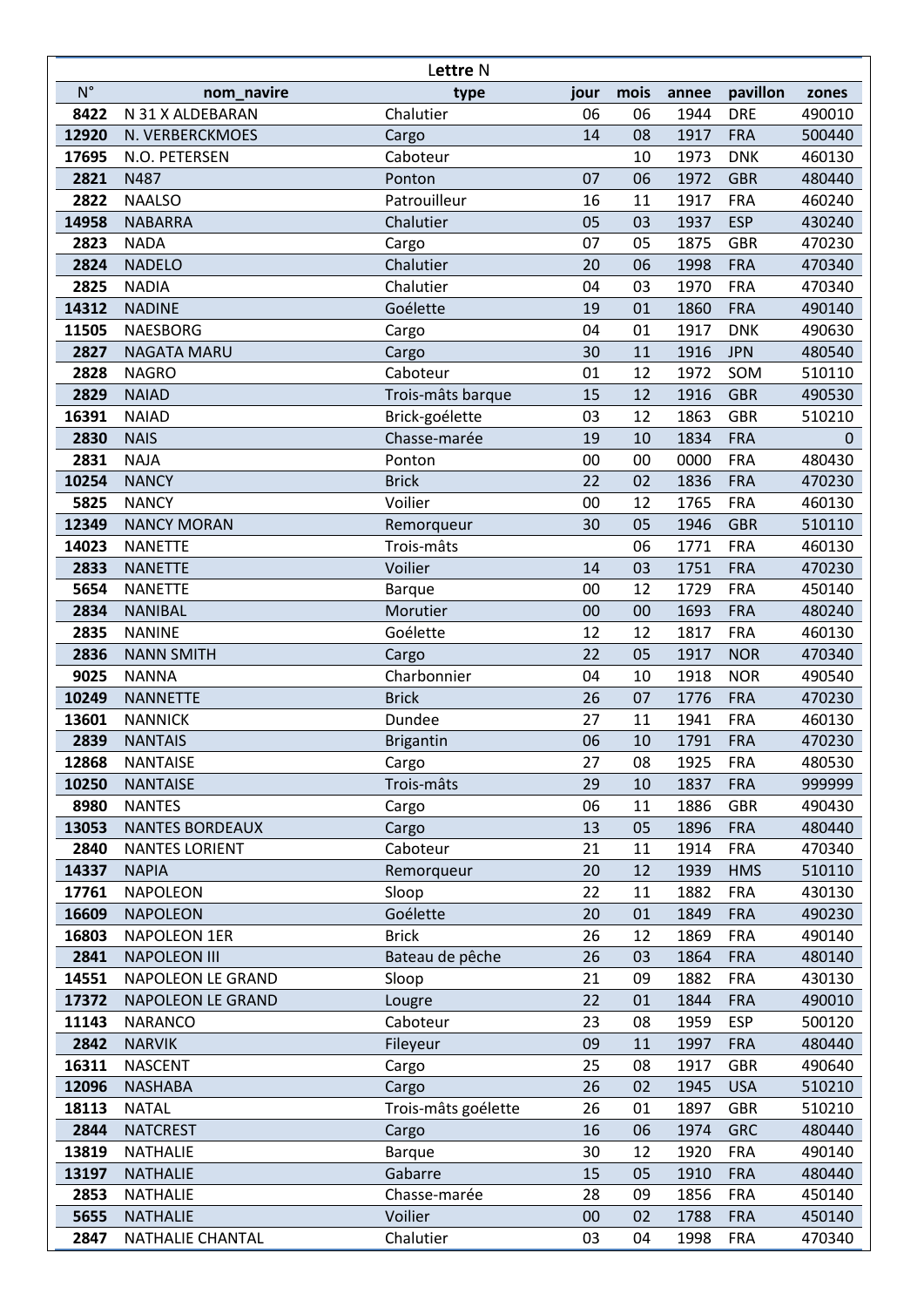| 2845  | <b>NATHALIE JEROME</b> | Chalutier         | 28 | 10 | 1983 | <b>FRA</b> | 480240 |
|-------|------------------------|-------------------|----|----|------|------------|--------|
| 14780 | <b>NATICA</b>          | Chalutier côtier  | 19 | 10 | 2000 | <b>FRA</b> | 480440 |
| 14838 | <b>NATIVITE</b>        | Brick-goélette    | 11 | 12 | 1892 | <b>FRA</b> | 470240 |
| 10251 | <b>NATURALISTE</b>     | Chasse-marée      | 14 | 03 | 1832 | <b>FRA</b> | 470230 |
| 8304  | <b>NAUTILUS</b>        | Coquillier        | 11 | 06 | 2004 | <b>FRA</b> | 480240 |
| 2849  | <b>NAUTILUS</b>        | Cargo             | 03 | 02 | 1988 | <b>NLD</b> | 460130 |
| 2850  | <b>NAUTILUS</b>        | Chalutier         | 12 | 03 | 1976 | <b>FRA</b> | 460130 |
| 13606 | <b>NAUTILUS</b>        | Dundee            | 24 | 01 | 1906 | <b>FRA</b> | 440140 |
| 5537  | <b>NAUTILUS</b>        | Inconnu           | 12 | 12 | 1881 | <b>FRA</b> | 460140 |
| 16769 | <b>NAUTILUS</b>        | Sloop             | 19 | 09 | 1859 | <b>GBR</b> | 490020 |
| 12459 | <b>NAVARIN</b>         | Voilier           | 30 | 07 | 1864 | <b>GBR</b> | 500020 |
| 16052 | <b>NAVARIN</b>         | Lougre            | 02 | 11 | 1837 | <b>FRA</b> | 490140 |
| 17248 | <b>NAVARIN</b>         | Lougre            | 28 | 12 | 1836 | <b>FRA</b> | 490140 |
| 13628 | <b>NAVARRA</b>         | Cargo             | 26 | 02 | 1907 | <b>NOR</b> | 999999 |
| 14241 | <b>NAVETTE</b>         | <b>Bisquine</b>   | 26 | 11 | 1854 | <b>FRA</b> | 490140 |
| 16759 | NAVIGATEUR             | Goélette          | 24 | 12 | 1904 | <b>FRA</b> | 500530 |
| 16455 | <b>NAVIGATEUR</b>      | Lougre            | 21 | 09 | 1856 | <b>FRA</b> | 460130 |
| 16265 | NAVIGATEUR             | <b>Brick</b>      | 21 | 12 | 1821 | <b>FRA</b> | 490020 |
| 2851  | <b>NAVIGATEUR</b>      | Lougre            | 00 | 10 | 1791 | <b>FRA</b> | 470230 |
| 5839  | <b>NAVIGATEUR</b>      | Voilier           | 00 | 00 | 1708 | <b>FRA</b> | 450030 |
| 13708 | NAWORTH CASTLE         | Cargo             | 19 | 01 | 1907 | <b>GBR</b> | 510110 |
| 2852  | <b>NAYADE</b>          | Chalutier         | 21 | 04 | 1993 | <b>FRA</b> | 460130 |
| 2854  | <b>NAZAIRIEN</b>       | Cotre             | 29 | 01 | 1897 | <b>FRA</b> | 470230 |
| 5656  | <b>NAZAN</b>           | Chasse-marée      | 11 | 09 | 1829 | <b>FRA</b> | 0      |
| 2856  | NECESSAIRE             | Voilier           | 00 | 00 | 1768 | <b>FRA</b> | 470230 |
| 8252  | <b>NECHES</b>          | Cargo             | 15 | 05 | 1918 | <b>USA</b> | 500330 |
| 2859  | <b>NECKER</b>          | Senau             | 06 | 02 | 1790 | <b>FRA</b> | 470340 |
| 16505 | NEDERLAND              | Cargo             | 20 | 11 | 1917 | <b>NLD</b> | 510220 |
| 14228 | <b>NEFELI</b>          | Cargo             | 05 | 11 | 1972 | <b>CYP</b> | 500530 |
| 2860  | <b>NEFTEGORSK</b>      | Pétrolier         | 17 | 01 | 1962 | SOV        | 450140 |
| 15145 | <b>NEGRIER</b>         | Fileyeur          | 22 | 08 | 2015 | <b>FRA</b> | 510120 |
| 2861  | <b>NEION</b>           | Cargo             | 22 | 08 | 1940 | <b>GRC</b> | 460440 |
| 12712 | <b>NEKO</b>            | Paquebot          | 21 | 07 | 1891 | <b>DEU</b> | 480530 |
| 8321  | NELDAVIC               | Langoustinier     | 04 | 11 | 1999 | <b>FRA</b> | 470340 |
| 12460 | <b>NELLIE</b>          | Voilier           | 00 | 12 | 1921 | <b>GBR</b> | 490140 |
| 10253 | NELLY                  | Cargo             | 08 | 05 | 1917 | <b>FRA</b> | 470530 |
| 14587 | <b>NELLY</b>           | Goélette          | 28 | 04 | 1905 | <b>FRA</b> | 450140 |
| 4453  | <b>NELLY CLAIRE</b>    | Chalutier côtier  | 31 | 10 | 1947 | <b>FRA</b> | 490120 |
| 12710 | <b>NELSON</b>          | Cargo             | 10 | 03 | 1906 | <b>GBR</b> | 480530 |
| 17137 | <b>NELSON</b>          | <b>Brick</b>      | 23 | 11 | 1824 | <b>GBR</b> | 510430 |
| 10245 | <b>NEOTSFIELD</b>      | Cargo             | 14 | 09 | 1918 | <b>GBR</b> | 999999 |
| 10258 | NEOTSFIELD             | Trois-mâts carré  | 26 | 06 | 1917 | <b>GBR</b> | 999999 |
| 18040 | <b>NEPAUL</b>          | Paquebot          | 10 | 12 | 1890 | <b>GBR</b> | 500430 |
| 5915  | NEPAULIN               | Dragueur de mines | 20 | 04 | 1917 | <b>HMS</b> | 510210 |
| 17707 | <b>NEPTUN</b>          | <b>Brick</b>      | 08 | 11 | 1878 | <b>NOR</b> | 500110 |
| 8322  | <b>NEPTUNA</b>         | Chalutier côtier  | 08 | 02 | 2001 | <b>FRA</b> | 470330 |
| 9266  | <b>NEPTUNE</b>         | Charbonnier       | 23 | 09 | 1919 | <b>FRA</b> | 470230 |
| 15583 | <b>NEPTUNE</b>         | Chalutier         | 26 | 12 | 1916 | <b>BEL</b> | 510540 |
| 14829 | <b>NEPTUNE</b>         | Caseyeur          | 10 | 02 | 1900 | <b>FRA</b> | 470340 |
| 2872  | <b>NEPTUNE</b>         | Sloop             | 08 | 08 | 1898 | <b>FRA</b> | 470230 |
| 17711 | <b>NEPTUNE</b>         | <b>Brick</b>      | 09 | 12 | 1879 | <b>FRA</b> | 460130 |
| 14092 | <b>NEPTUNE</b>         | Goélette          | 04 | 12 | 1879 | <b>FRA</b> | 480430 |
| 2868  | <b>NEPTUNE</b>         | Brick-goélette    | 07 | 02 | 1870 | <b>FRA</b> | 470330 |
| 2863  | <b>NEPTUNE</b>         | Lougre            | 01 | 02 | 1860 | <b>FRA</b> | 0      |
| 10256 | <b>NEPTUNE</b>         | Sloop             | 05 | 05 | 1858 | <b>FRA</b> | 470230 |
|       |                        |                   |    |    |      |            |        |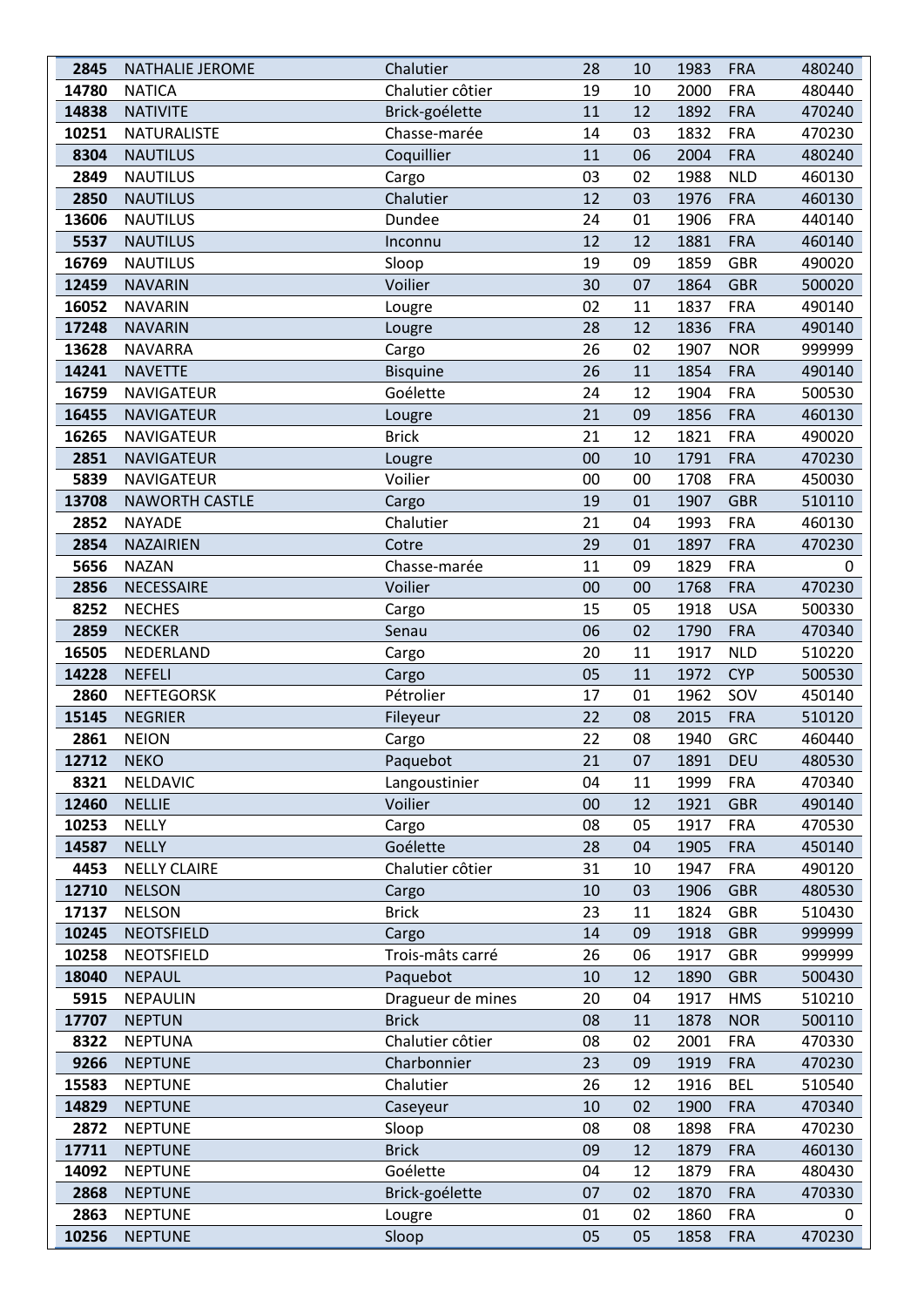| 10241 | <b>NEPTUNE</b>         | Lougre            | 05 | 05 | 1858 | <b>FRA</b> | 470230       |
|-------|------------------------|-------------------|----|----|------|------------|--------------|
| 17437 | <b>NEPTUNE</b>         | Lougre            | 26 | 02 | 1849 | <b>FRA</b> | 470230       |
| 15003 | <b>NEPTUNE</b>         | Lougre            | 18 | 03 | 1839 | <b>FRA</b> | 500020       |
| 2870  | <b>NEPTUNE</b>         | Lougre            | 25 | 06 | 1838 | <b>FRA</b> | 0            |
| 2869  | <b>NEPTUNE</b>         | Chasse-marée      | 15 | 01 | 1833 | <b>FRA</b> | 0            |
| 2867  | <b>NEPTUNE</b>         | Chasse-marée      | 20 | 07 | 1828 | <b>FRA</b> | 460140       |
| 17123 | <b>NEPTUNE</b>         | <b>Barque</b>     | 28 | 02 | 1824 | <b>FRA</b> | 460130       |
| 5836  | <b>NEPTUNE</b>         | Chasse-marée      | 23 | 01 | 1820 | <b>FRA</b> | 470230       |
| 17089 | <b>NEPTUNE</b>         | <b>Brick</b>      | 18 | 12 | 1819 | <b>FRA</b> | 450140       |
| 13929 | <b>NEPTUNE</b>         | Vaisseau          | 29 | 12 | 1794 | <b>FRA</b> | 480340       |
| 11865 | <b>NEPTUNE</b>         | <b>Brick</b>      | 26 | 01 | 1792 | <b>GBR</b> | 480440       |
| 2864  | <b>NEPTUNE</b>         | Voilier           | 20 | 12 | 1754 | <b>FRA</b> | 470440       |
| 2871  | <b>NEPTUNE</b>         | <b>Brick</b>      | 21 | 12 | 1721 | <b>GBR</b> | 470440       |
| 9379  | <b>NEPTUNE</b>         | <b>Brick</b>      | 29 | 03 | 1708 | <b>FRA</b> | 450140       |
| 2866  | <b>NEPTUNE</b>         | Chalutier         | 00 | 00 | 0000 | <b>FRA</b> | 490120       |
| 16936 | <b>NEPTUNIA</b>        | Chalutier         | 21 | 02 | 1936 | <b>FRA</b> | 999999       |
| 14672 | <b>NEPTUNUS</b>        | Chalutier côtier  | 18 | 11 | 1939 | <b>FRA</b> | 490230       |
| 15767 | <b>NEPTUNUS</b>        | <b>Brick</b>      | 23 | 11 | 1836 | <b>TSA</b> | 999999       |
| 18051 | <b>NERA NAHIA</b>      | Chalutier         | 19 | 03 | 1969 | <b>FRA</b> | 430140       |
| 2873  | <b>NEREE</b>           | Cargo             | 11 | 10 | 1965 | <b>FRA</b> | 490140       |
| 16294 | <b>NEREE</b>           | Sardinier         | 20 | 12 | 1931 | <b>FRA</b> | 430140       |
| 5657  | <b>NEREE</b>           | Chasse-marée      | 09 | 02 | 1828 | <b>FRA</b> | $\mathbf{0}$ |
| 13772 | <b>NEREID</b>          | Cargo             | 03 | 02 | 1889 | <b>GBR</b> | 500040       |
| 2874  | <b>NEREO</b>           | Cargo             | 16 | 08 | 1908 | <b>AUT</b> | 480530       |
| 16251 | <b>NEREUS</b>          | Goélette          | 22 | 07 | 1917 | <b>NLD</b> | 510210       |
| 15175 | <b>NEREUS</b>          | Cargo             | 10 | 12 | 1915 | <b>NOR</b> | 999999       |
| 2875  | <b>NEREUS</b>          | Dundee            | 06 | 01 | 1912 | <b>FRA</b> | 460240       |
| 13754 | <b>NERIO</b>           | Brick-goélette    | 26 | 01 | 1878 | <b>JER</b> | 480340       |
| 16312 | <b>NERMA</b>           | Caboteur          | 25 | 08 | 1917 | <b>DNK</b> | 500330       |
| 2876  | <b>NERO</b>            | Cargo             | 31 | 01 | 1920 | <b>GBR</b> | 480430       |
| 2877  | <b>NERON</b>           | Trois-mâts        | 22 | 12 | 1753 | <b>FRA</b> | 470330       |
| 10971 | <b>NERVION</b>         | Cargo             | 04 | 12 | 1916 | <b>NOR</b> | 999999       |
| 8759  | <b>NERVION</b>         | Caboteur          | 01 | 04 | 1911 | <b>NOR</b> | 500110       |
| 15273 | <b>NESAM</b>           | Cargo             | 14 | 11 | 1982 | <b>GBR</b> | 999999       |
| 2878  | <b>NESTA</b>           | Caboteur          | 21 | 10 | 1932 | <b>FRA</b> | 460240       |
| 2880  | <b>NESTOR</b>          | Lougre            | 17 | 04 | 1837 | <b>FRA</b> | 430140       |
| 2879  | <b>NESTOR</b>          | <b>Brick</b>      | 29 | 04 | 1716 | <b>FRA</b> | 470440       |
| 2881  | <b>NESTORIAN</b>       | Cargo             | 02 | 01 | 1917 | <b>GBR</b> | 999999       |
| 11826 | <b>NETHERTON</b>       | <b>Brigantin</b>  | 18 | 02 | 1917 | <b>GBR</b> | 500130       |
| 11773 | <b>NETTA</b>           | Caboteur          | 03 | 09 | 1916 | <b>GBR</b> | 500030       |
| 14901 | <b>NETTLETON</b>       | Cargo             | 11 | 02 | 1916 | <b>GBR</b> | 500440       |
| 2882  | <b>NETTY</b>           | Caboteur          | 02 | 07 | 1963 | <b>NLD</b> | 510110       |
| 16973 | <b>NEUF THERMIDOR</b>  | Vaisseau          | 09 | 01 | 1795 | <b>FRA</b> | 470640       |
| 14732 | <b>NEUSTRIE</b>        | Remorqueur        | 23 | 08 | 1940 | <b>FRA</b> | 490120       |
| 16654 | <b>NEUSTRIE</b>        | Vapeur à aubes    | 26 | 01 | 1863 | <b>FRA</b> | 490040       |
| 12173 | <b>NEW DAWN</b>        | Dragueur de mines | 23 | 03 | 1918 | <b>HMS</b> | 500140       |
| 15861 | <b>NEW SUCCESS</b>     | <b>Brick</b>      | 28 | 09 | 1810 | GBR        | 480440       |
| 8323  | <b>NEW WAVE</b>        | Chalutier côtier  | 05 | 11 | 2000 | <b>FRA</b> | 490010       |
| 11144 | NEWCASTLE              | Cargo             | 10 | 10 | 1915 | GBR        | 510110       |
| 16878 | <b>NEWGLYN</b>         | Cargo             | 07 | 04 | 1924 | <b>GBR</b> | 510440       |
| 8353  | <b>NEWHOLM</b>         | Cargo             | 08 | 09 | 1917 | <b>GBR</b> | 500330       |
| 11232 | <b>NEWLANDS</b>        | Cargo             | 26 | 03 | 1945 | <b>GBR</b> | 510110       |
| 16300 | <b>NEWLYN</b>          | Cargo             | 02 | 08 | 1917 | GBR        | 500330       |
| 13903 | <b>NEXOS</b>           | Cargo             | 05 | 12 | 1916 | <b>DNK</b> | 480530       |
| 683   | NF 17 X BRIGHTON BELLE | Vapeur à aubes    | 28 | 05 | 1940 | <b>HMS</b> | 510110       |
|       |                        |                   |    |    |      |            |              |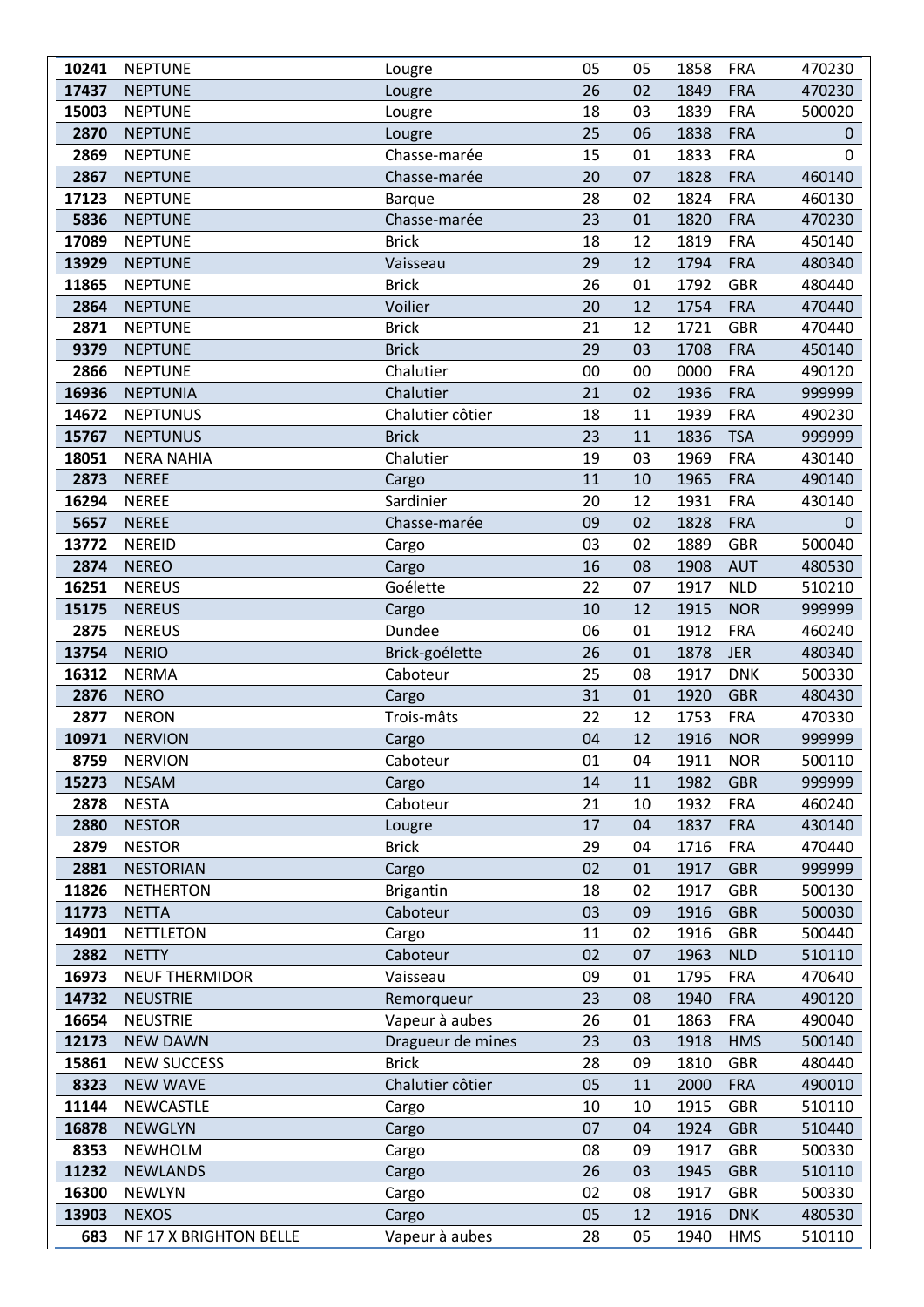| 2885          | <b>NICATOR</b>                | Pétrolier             | 18 | 10       | 1928         | <b>FRA</b>               | 470230           |
|---------------|-------------------------------|-----------------------|----|----------|--------------|--------------------------|------------------|
| 10941         | <b>NICO</b>                   | Caboteur              | 18 | 12       | 1915         | <b>NOR</b>               | 510120           |
| 8846          | NICOLAOS M. EMBIRICOS         | Cargo                 | 04 | 11       | 1939         | <b>GRC</b>               | 510110           |
| 12119         | NICOLAOS PIANGOS              | Cargo                 | 31 | 10       | 1941         | <b>GRC</b>               | 510120           |
| 12709         | <b>NICOLAS</b>                | Cargo                 | 11 | 07       | 1904         | <b>URY</b>               | 480530           |
| 11896         | <b>NICOLAS</b>                | Trois-mâts            | 25 | 11       | 1778         | <b>SWE</b>               | 480430           |
| 8307          | NICOLAS BOUCHARD              | Vedette               | 09 | 11       | 1998         | <b>FRA</b>               | 480240           |
| 2886          | NICOLAS NORBERT               | Cargo                 | 07 | 01       | 1928         | <b>FRA</b>               | 500110           |
| 15443         | NICOLAS P.                    | Cargo                 | 18 | 02       | 1970         | <b>LBR</b>               | 460540           |
| 14165         | NICOLAS PIERRE                | Chalutier             | 04 | 10       | 1931         | <b>FRA</b>               | 999999           |
| 2887          | <b>NICOLAW</b>                | Caboteur              | 15 | 11       | 1969         | <b>GBR</b>               | 500110           |
| 5912          | NICOLAZIC                     | Dundee                | 02 | 09       | 1918         | <b>FRA</b>               | 999999           |
| 2888          | <b>NICOLE</b>                 | Inconnu               | 00 | 00       | 0000         | <b>FRA</b>               | 470340           |
| 2889          | <b>NICOLETTE</b>              | Yacht                 | 26 | 08       | 1970         | <b>GBR</b>               | 460240           |
| 13082         | NICOLO ACCAME                 | Trois-mâts carré      | 01 | 02       | 1902         | <b>ITA</b>               | 480340           |
| 2890          | <b>NICORA</b>                 | Fileyeur              | 16 | 11       | 1998         | <b>FRA</b>               | 440140           |
| 13487         | <b>NIENDORF</b>               | Patrouilleur          | 07 | 09       | 1940         | <b>DRE</b>               | 500120           |
| 2891          | <b>NIEVRE</b>                 | Pétrolier             | 22 | 05       | 1937         | <b>FRA</b>               | 480430           |
| 12294         | <b>NIGEL</b>                  | Cargo                 | 14 | 11       | 1915         | <b>GBR</b>               | 500120           |
| 11153         | <b>NIGER</b>                  | Pétrolier             | 21 | 05       | 1940         | <b>FRA</b>               | 510210           |
| 13859         | <b>NIGER</b>                  | Torpilleur            | 11 | 11       | 1914         | <b>HMS</b>               | 510110           |
| 16750         | <b>NIKI</b>                   | Cargo                 | 27 | 02       | 1971         | <b>GRC</b>               | 500120           |
| 2892          | <b>NIL</b>                    | Dundee                | 04 | 12       | 1896         | <b>FRA</b>               | 460240           |
| 404           | NILOU                         | Sardinier             | 09 | 11       | 1927         | <b>FRA</b>               | 440140           |
| 18122         | <b>NIMBUS</b>                 | Trois-mâts barque     | 25 | 02       | 1898         | <b>NOR</b>               | 510120           |
| 16683         | <b>NIMROD</b>                 | <b>Brick</b>          | 10 | 05       | 1872         | <b>GBR</b>               | 490010           |
| 8571          | <b>NIMROD</b>                 | Vapeur à aubes        | 28 | 02       | 1860         | <b>IRL</b>               | 999999           |
| 16314         | <b>NINA</b>                   | Cotre                 | 11 | 01       | 1929         | <b>FRA</b>               | 490130           |
| 2893          | <b>NINON</b>                  | Chasse-marée          | 26 | 06       | 1834         | <b>FRA</b>               | 450140           |
| 11943         | <b>NIOBE</b>                  | Cargo                 | 11 | 06       | 1940         | <b>FRA</b>               | 490040           |
| 2894          | <b>NIOBE</b>                  | Vraquier              | 16 | 02       | 1917         | <b>FRA</b>               | 460130           |
| 5910          | <b>NIOBE</b>                  | Cargo                 | 28 | 11       | 1905         | <b>GBR</b>               | 490010           |
| 2895          | <b>NIREFS</b>                 | Cargo                 | 14 | 06       | 1917         | <b>GRC</b>               | 480430           |
| 17251         | <b>NIVE</b>                   | Chasse-marée          | 30 | 03       | 1836         | <b>FRA</b>               | 450140           |
| 15551         | <b>NJAAL</b>                  | Cargo                 | 30 | 11       | 1916         | <b>NOR</b>               | 500530           |
| 11516         | <b>NJEGOS</b>                 | Cargo                 | 09 | 06       | 1944         | YOU                      | 490030           |
| 2896          | <b>NOBLE ART</b>              | Chalutier             | 13 | 12       | 1997         | <b>FRA</b>               | 470440           |
| 10255         | <b>NOD COVEN</b>              | Goélette              | 10 | 11       | 1888         | <b>FRA</b>               | 460240           |
| 17618         | <b>NOE</b>                    | <b>Brick</b>          | 23 | 12       | 1867         | <b>FRA</b>               | 500120           |
| 18117         | <b>NOEL</b>                   | Cargo                 | 28 | 11       | 1897         | <b>FRA</b>               | 500020           |
| 13345         | <b>NOEL DU MARIN</b>          | Thonier               | 05 | 09       | 1938         | <b>FRA</b>               | 999999           |
| 2897          | <b>NOEL RAPHAEL</b>           | <b>Brick</b>          | 22 | 03       | 1867         | <b>FRA</b>               | 490640           |
| 2898          | <b>NOELLA</b>                 | Dragueur de mines     | 07 | 02       | 1917         | <b>FRA</b>               | 490040           |
| 15122         | <b>NOELLY</b>                 | Dundee                |    | 02       | 1935         | <b>FRA</b>               | 450130           |
| 17773         | <b>NOEMI</b>                  | Lougre                | 02 | 09       | 1883         | <b>FRA</b>               | 470440           |
| 14856         | <b>NOEMIE HELENE</b>          | Chaloupe              | 20 | 08       | 1875         | <b>FRA</b>               | 480430           |
| 2899          | <b>NOHIC</b>                  | Chalutier             | 27 | 12       | 1991         | <b>FRA</b>               | 490030           |
| 2900          | <b>NOIRMOUTIER</b>            | <b>Brick</b>          | 10 | 10       | 1793         | <b>FRA</b>               | 460240           |
| 14216         | <b>NOISIEL</b>                | Trois-mâts barque     | 04 | 08       | 1905         | <b>FRA</b>               | 500530           |
|               |                               |                       | 15 |          |              |                          |                  |
| 2901<br>15128 | <b>NOMADE</b><br><b>NOMAL</b> | Sablier<br>Dundee     | 08 | 03<br>08 | 1961<br>1898 | <b>FRA</b><br><b>FRA</b> | 470440<br>0      |
| 13027         | <b>NOMINOE</b>                | Trois-mâts goélette   | 14 | 11       | 1916         | <b>FRA</b>               | 480530           |
| 15590         | <b>NOMINOE</b>                |                       | 19 | 03       | 1916         | <b>FRA</b>               |                  |
| 15211         | <b>NOMINOE</b>                | Cargo<br><b>Brick</b> | 30 | 11       | 1889         | <b>FRA</b>               | 999999<br>999999 |
| 5921          | <b>NONNI</b>                  | Cargo                 | 08 | 12       | 1917         | <b>TSA</b>               | 480440           |
|               |                               |                       |    |          |              |                          |                  |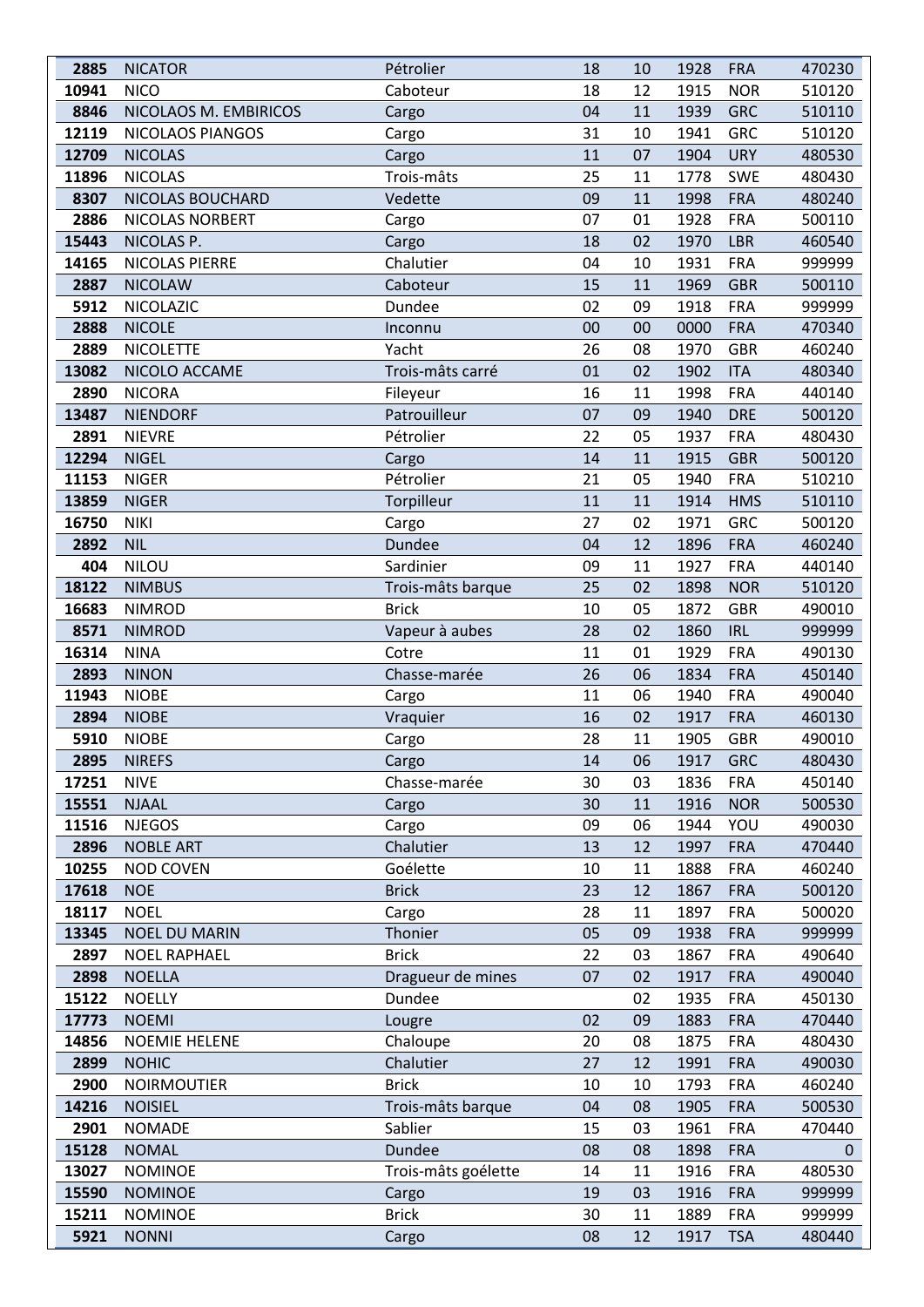| 16685          | <b>NOOR JEHAN</b>                      | <b>Brick</b>       | 03 | 05       | 1872         | <b>GBR</b>               | 500230           |
|----------------|----------------------------------------|--------------------|----|----------|--------------|--------------------------|------------------|
| 11450          | <b>NOORDERDIJK</b>                     | Cargo              | 22 | 02       | 1917         | <b>NLD</b>               | 490740           |
| 10747          | <b>NOORDWIJK</b>                       | Cargo              | 07 | 07       | 1908         | <b>NLD</b>               | 480430           |
| 15254          | <b>NOORDZEE</b>                        | Remorqueur         | 26 | 04       | 1916         | <b>NLD</b>               | 510120           |
| 13009          | <b>NOR</b>                             | Cargo              | 18 | 01       | 1887         | <b>NOR</b>               | 500240           |
| 13090          | <b>NORBITON</b>                        | Cargo              | 13 | 08       | 1887         | <b>GBR</b>               | 500430           |
| 12948          | <b>NORCROSS</b>                        | Trois-mâts barque  | 04 | 11       | 1892         | <b>GBR</b>               | 490010           |
| 2902           | <b>NORD</b>                            | Cargo              | 29 | 05       | 1903         | <b>FRA</b>               | 490240           |
| 2903           | NORD DEUTSCHER                         | Remorqueur         | 20 | 09       | 1944         | <b>DRE</b>               | 490020           |
| 2904           | <b>NORDCAP</b>                         | Caboteur           | 12 | 02       | 1917         | <b>NOR</b>               | 460130           |
| 12845          | <b>NORDEN</b>                          | Trois-mâts         | 05 | 12       | 1913         | <b>NOR</b>               | 510210           |
| 17143          | <b>NORDEN</b>                          | <b>Brick</b>       | 20 | 10       | 1825         | <b>SWE</b>               | 500120           |
| 16422          | NORDENSKJOLD                           | Brick-goélette     | 28 | 02       | 1910         | <b>SWE</b>               | 490230           |
| 8408           | <b>NORDER PIEP</b>                     | Remorqueur         | 11 | 08       | 1944         | <b>DRE</b>               | 470130           |
| 2905           | <b>NORDSTERN</b>                       | Pétrolier          | 23 | 07       | 1944         | <b>DRE</b>               | 470230           |
| 2907           | <b>NORFALK</b>                         | Cargo              | 20 | 07       | 1944         | <b>NOR</b>               | 490030           |
| 13412          | <b>NORGE</b>                           | Paquebot           | 28 | 06       | 1904         | <b>DNK</b>               | 999999           |
| 12978          | <b>NORHAM</b>                          | Cargo              | 09 | 01       | 1904         | <b>GBR</b>               | 510120           |
| 12952          | <b>NORHAM</b>                          | Cargo              | 24 | 04       | 1886         | <b>GBR</b>               | 480530           |
| 2908           | <b>NORHAUG</b>                         | Cargo              | 26 | 05       | 1917         | <b>NOR</b>               | 470230           |
| 8811           | <b>NORHAUK</b>                         | Cargo              | 21 | 12       | 1943         | <b>NOR</b>               | 510120           |
| 13018          | <b>NORHEIM</b>                         | Cargo              | 31 | 01       | 1917         | <b>NOR</b>               | 470330           |
| 13579          | <b>NORIS</b>                           | Caboteur           | 20 | 12       | 1917         | <b>NOR</b>               | 490030           |
| 11519          | <b>NORJERV</b>                         | Cargo              | 03 | 06       | 1949         | <b>NOR</b>               | 999999           |
| 9005           | <b>NORLANDS</b>                        | Cargo              | 02 | 05       | 1918         | <b>NOR</b>               | 500530           |
| 11713          | <b>NORMA</b>                           | Cargo              | 14 | 01       | 1917         | <b>DNK</b>               | 500230           |
| 14106          | <b>NORMA</b>                           | Cargo              | 26 | 03       | 1917         | <b>SWE</b>               | 480440           |
| 2909           | <b>NORMAN</b>                          | Cargo              | 13 | 01       | 1879         | <b>GBR</b>               | 470440           |
| 13510          | <b>NORMAN QUEEN</b>                    | Cargo              | 08 | 03       | 1941         | <b>GBR</b>               | 999999           |
| 13610          | <b>NORMAND</b>                         | Cargo              | 02 | 07       | 1944         | <b>FRA</b>               | 490140           |
| 2911           | <b>NORMAND</b>                         | Charbonnier        | 20 | 05       | 1917         | <b>NOR</b>               | 480540           |
| 14723          | <b>NORMAND</b>                         | Paquebot           | 01 | 04       | 1914         | <b>FRA</b>               | 500530           |
| 14939          | <b>NORMAND</b>                         | Dundee             | 18 | 06       | 1913         | <b>FRA</b>               | 460130           |
| 2910           | <b>NORMAND</b>                         | Cargo              | 28 | 02       | 1897         | <b>GBR</b>               | 480240           |
| 10402          | <b>NORMAND</b>                         | Chalutier          | 10 | 02       | 1875         | <b>FRA</b>               | 460130           |
| 16795          | <b>NORMANDIE</b>                       | Caboteur           | 26 | 03       | 1896         | <b>FRA</b>               | 500110           |
| 2914           | NORMANDIE                              | <b>Bisquine</b>    | 27 | 10       | 1867         | <b>FRA</b>               | 480240           |
| 2915           | <b>NORMANDY</b>                        | Navire à passagers | 25 | 01       | 1918         | <b>GBR</b>               | 490140           |
| 12209          | <b>NORMANDY</b>                        | Vapeur à aubes     | 17 | 03       | 1870         | <b>GBR</b>               | 500130           |
| 11447          | <b>NORMANNA</b>                        | Cargo              | 22 | 02       | 1917         | <b>NOR</b>               | 490640           |
| 2916           | <b>NORMANNIA</b>                       | Paquebot           | 25 | 09       | 1940         | <b>GBR</b>               | 510210           |
| 2355           | <b>NORNE</b>                           | Cargo              | 26 | 03       | 1916         | <b>NOR</b>               | 999999           |
| 2917           | <b>NOROIT</b>                          | Chalutier          | 09 | 11       | 1964         | <b>FRA</b>               | 510210           |
| 18012          | <b>NORRIX</b>                          | Caboteur           | 26 | 03       | 1921         | <b>GBR</b>               | 510310           |
| 2918           | <b>NORTH CAMBRIA</b>                   | Cargo              | 01 | 08       | 1918         | <b>GBR</b>               | 480640           |
| 13008          | <b>NORTH SEA</b>                       | Cargo              | 31 | 10       | 1917         | <b>GBR</b>               | 500330           |
| 18112          | <b>NORTH STAR</b>                      | <b>Brick</b>       | 04 | 02       | 1897         | <b>NOR</b>               | 500120           |
| 2919           | <b>NORTHCOATES</b>                     | Dragueur de mines  | 01 | 12       | 1944         | <b>HMS</b>               | 500040           |
| 2920           | NORTHEASTERN VICTORY                   | Cargo              | 23 | 12       | 1946         | <b>USA</b>               | 510110           |
|                |                                        |                    | 03 |          |              |                          |                  |
| 16699<br>11154 | <b>NORTHFIELD</b><br><b>NORTHFLEET</b> | Cargo              | 22 | 03<br>01 | 1918<br>1873 | <b>GBR</b><br><b>GBR</b> | 500440<br>500120 |
| 2921           | <b>NORTHGATE</b>                       | Frégate            | 24 | 03       | 1963         | <b>GBR</b>               | 490040           |
| 12267          | <b>NORTHLANDS</b>                      | Caboteur           | 05 | 04       | 1915         | <b>GBR</b>               | 500040           |
| 8350           | <b>NORTHVILLE</b>                      | Cargo              | 17 | 02       | 1918         | <b>GBR</b>               |                  |
| 11233          | <b>NORWICH TRADER</b>                  | Cargo<br>Caboteur  | 06 | 01       | 1942         | <b>GBR</b>               | 500330<br>510120 |
|                |                                        |                    |    |          |              |                          |                  |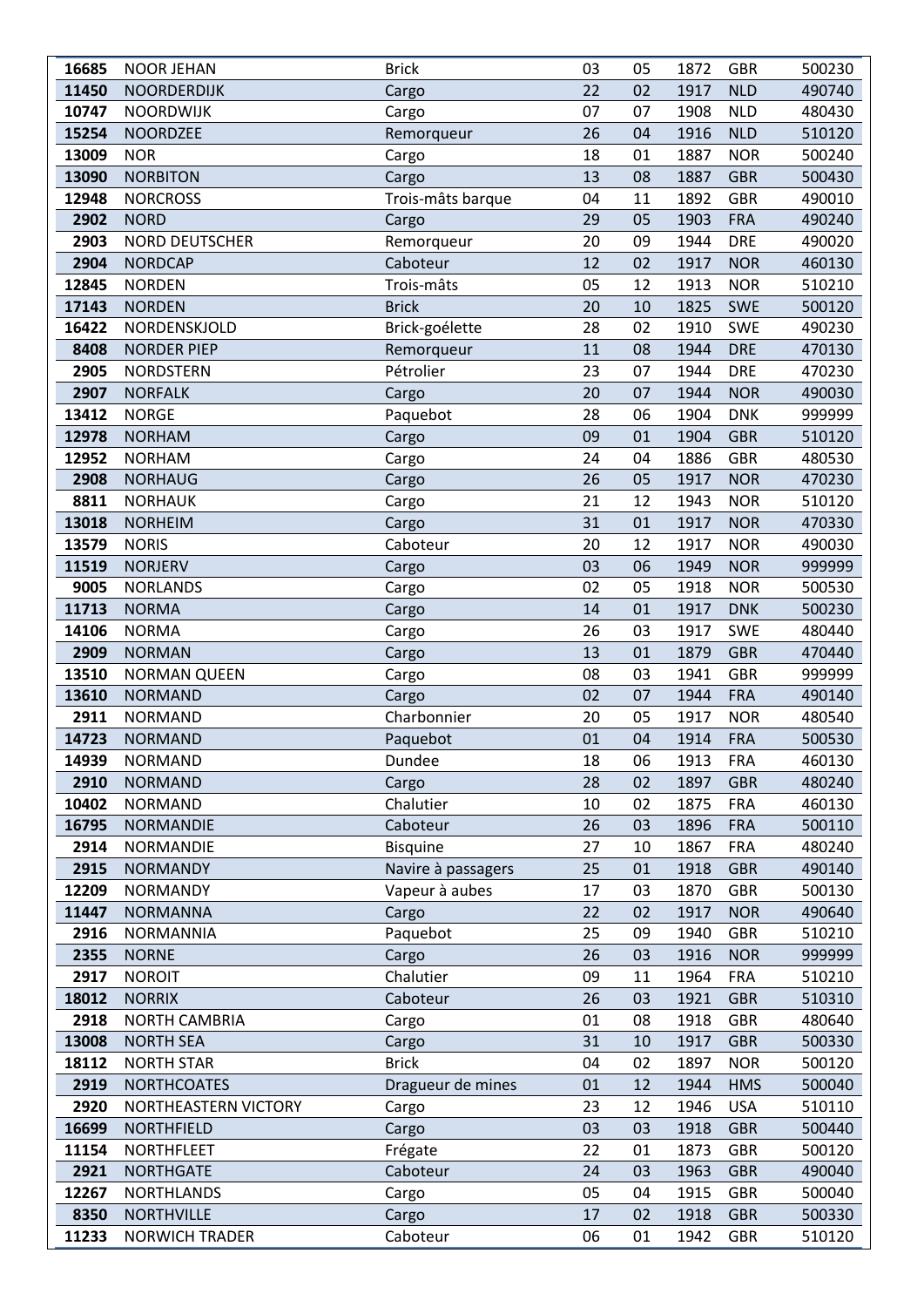| 17058 | NOSSA SENHORA DA LIVRAMENTO | Trois-mâts          | 19 | 01 | 1816 | <b>PRT</b> | 490010 |
|-------|-----------------------------|---------------------|----|----|------|------------|--------|
| 17023 | NOSSA SENHORA DO CONCEITO   | <b>Brick</b>        | 05 | 01 | 1759 | PRT        | 470440 |
| 2923  | <b>NOSTRA COSA</b>          | Chalutier           | 11 | 01 | 1991 | <b>FRA</b> | 460130 |
| 11901 | NOTRE DAME DE PITIE         | Voilier             | 01 | 01 | 1741 | <b>FRA</b> | 480430 |
| 17593 | NOTRE DAME DU BON VOYAGE    | Lougre              | 20 | 02 | 1866 | <b>FRA</b> | 480430 |
| 2924  | NOTRE-DAME                  | Chalutier           | 12 | 11 | 1973 | <b>GRC</b> | 470440 |
| 17301 | NOTRE-DAME                  | Chasse-marée        | 27 | 02 | 1838 | <b>FRA</b> | 470240 |
| 2925  | NOTRE-DAME                  | Voilier             | 00 | 00 | 1746 | <b>FRA</b> | 470330 |
| 5741  | NOTRE-DAME CARMEN           | Voilier             | 08 | 09 | 1759 | <b>ESP</b> | 450140 |
| 10246 | NOTRE-DAME DE BECQUEREL     | Sloop               | 25 | 07 | 1933 | <b>FRA</b> | 470230 |
| 2926  | NOTRE-DAME DE BEGAGNE       | Voilier             | 12 | 02 | 1761 | <b>ESP</b> | 460130 |
| 16216 | NOTRE-DAME DE BELEAN        | Brick-goélette      | 19 | 04 | 1892 | <b>FRA</b> | 490440 |
| 1678  | NOTRE-DAME DE BON PORT      | Chaloupe            | 02 | 06 | 1877 | <b>FRA</b> | 470230 |
| 2928  | NOTRE-DAME DE BON SECOURS   | Dundee              | 14 | 11 | 1916 | <b>FRA</b> | 480530 |
| 2929  | NOTRE-DAME DE BON VOYAGE    | Chalutier           | 24 | 08 | 1998 | <b>FRA</b> | 470440 |
| 16802 | NOTRE-DAME DE BON VOYAGE    | Sloop               | 19 | 10 | 1879 | <b>FRA</b> | 480240 |
| 2930  | NOTRE-DAME DE BONNE         | Chaloupe            | 27 | 01 | 1881 | <b>FRA</b> | 460130 |
|       | <b>ESPERANCE</b>            |                     |    |    |      |            |        |
| 2931  | NOTRE-DAME DE BONNE GARDE   | Trois-mâts          | 17 | 11 | 1706 | <b>FRA</b> | 470230 |
| 14646 | NOTRE-DAME DE BOULOGNE      | Dundee              | 26 | 11 | 1906 | <b>FRA</b> | 490020 |
| 14442 | NOTRE-DAME DE BOULOGNE      | Dundee              | 24 | 01 | 1891 | <b>FRA</b> | 480340 |
| 15041 | NOTRE-DAME DE CARMEN        | <b>Brick</b>        | 08 | 09 | 1759 | <b>ESP</b> | 450140 |
| 14066 | NOTRE-DAME DE FOY           | Chalutier           | 08 | 10 | 1933 | <b>FRA</b> | 460130 |
| 14930 | NOTRE-DAME DE GRACE         | <b>Barque</b>       | 13 | 04 | 1896 | <b>FRA</b> | 500120 |
| 16780 | NOTRE-DAME DE LA DELIVRANCE | Sloop               | 06 | 01 | 1866 | <b>FRA</b> | 490040 |
| 5538  | NOTRE-DAME DE LA GARDE      | Chalutier           | 20 | 03 | 1949 | <b>FRA</b> | 460230 |
| 13646 | NOTRE-DAME DE LA GARDE      | Dundee              | 11 | 12 | 1925 | <b>FRA</b> | 490440 |
| 16779 | NOTRE-DAME DE LA GARDE      | Trois-mâts goélette | 28 | 03 | 1916 | <b>FRA</b> | 999999 |
| 17913 | NOTRE-DAME DE LA GARDE      | Chaloupe            | 01 | 05 | 1894 | <b>FRA</b> | 470440 |
| 16039 | NOTRE-DAME DE LA JOIE       | Malamok             | 07 | 11 | 1951 | <b>FRA</b> | 470440 |
| 13670 | NOTRE-DAME DE LA JOIE       | Sardinier           | 28 | 07 | 1927 | <b>FRA</b> | 470440 |
| 17817 | NOTRE-DAME DE LA MER        | Chalutier côtier    | 12 | 12 | 1978 | <b>FRA</b> | 470440 |
| 2933  | NOTRE-DAME DE LA MERCI      | Chalutier           | 03 | 02 | 1981 | <b>FRA</b> | 490020 |
| 14610 | NOTRE-DAME DE LA PITIE      | Chaloupe            | 19 | 12 | 1906 | <b>FRA</b> | 470440 |
| 11870 | NOTRE-DAME DE L'ABER ILDUT  | Lougre              | 26 | 12 | 1745 | <b>FRA</b> | 470440 |
| 2934  | NOTRE-DAME DE LORETTE       | <b>Brick</b>        | 28 | 07 | 1729 | <b>FRA</b> | 480240 |
| 16476 | NOTRE-DAME DE LOURDES       | Chalutier           | 02 | 05 | 1947 | <b>FRA</b> | 500110 |
| 13314 | NOTRE-DAME DE LOURDES       | Chalutier           | 09 | 01 | 1937 | <b>FRA</b> | 510220 |
| 13936 | NOTRE-DAME DE LOURDES       | Trois-mâts goélette | 23 | 03 | 1925 | <b>FRA</b> | 480540 |
| 15877 | NOTRE-DAME DE LOURDES       | Lougre              | 01 | 03 | 1917 | <b>FRA</b> | 500110 |
| 15502 | NOTRE-DAME DE LOURDES       | Harenguier          | 03 | 09 | 1916 | <b>FRA</b> | 500130 |
| 5539  | NOTRE-DAME DE LOURDES       | Chaloupe            | 29 | 01 | 1897 | <b>FRA</b> | 460140 |
| 14126 | NOTRE-DAME DE LOURDES       | Chaloupe            | 20 | 02 | 1889 | <b>FRA</b> | 470330 |
| 17789 | NOTRE-DAME DE LOURDES       | Chaloupe            | 06 | 03 | 1884 | <b>FRA</b> | 480430 |
| 15498 | NOTRE-DAME DE PEYRAGUDE     | Chalutier           | 04 | 12 | 1950 | <b>FRA</b> | 500120 |
| 13133 | NOTRE-DAME DE ROSTRENEN     | Goélette            | 27 | 11 | 1917 | <b>FRA</b> | 480540 |
| 17993 | NOTRE-DAME DE RUMENGOL      | Canot               | 12 | 06 | 1902 | <b>FRA</b> | 470440 |
| 10240 | NOTRE-DAME DE TOUTES AIDES  | Chasse-marée        | 22 | 12 | 1846 | <b>FRA</b> | 470240 |
| 2941  | NOTRE-DAME DE TREZIEN       | Sablier             | 03 | 04 | 1981 | <b>FRA</b> | 480430 |
| 13817 | NOTRE-DAME DES ARDENTS      | Chalutier           | 09 | 01 | 1931 | <b>FRA</b> | 490020 |
| 2936  | NOTRE-DAME DES DUNES        | Chalutier           | 26 | 05 | 1940 | <b>FRA</b> | 500010 |
| 13726 | NOTRE-DAME DES DUNES        | Dundee              | 12 | 01 | 1904 | <b>FRA</b> | 450140 |
| 14102 | NOTRE-DAME DES ILES         | Chaloupe            | 30 | 04 | 1899 | <b>FRA</b> | 470340 |
| 18094 | NOTRE-DAME DES NAUFRAGES    | Chaloupe            | 13 | 10 | 1907 | <b>FRA</b> | 470440 |
| 2937  | NOTRE-DAME DES TROIS EPIS   | Chalutier           | 19 | 07 | 1996 | <b>FRA</b> | 500110 |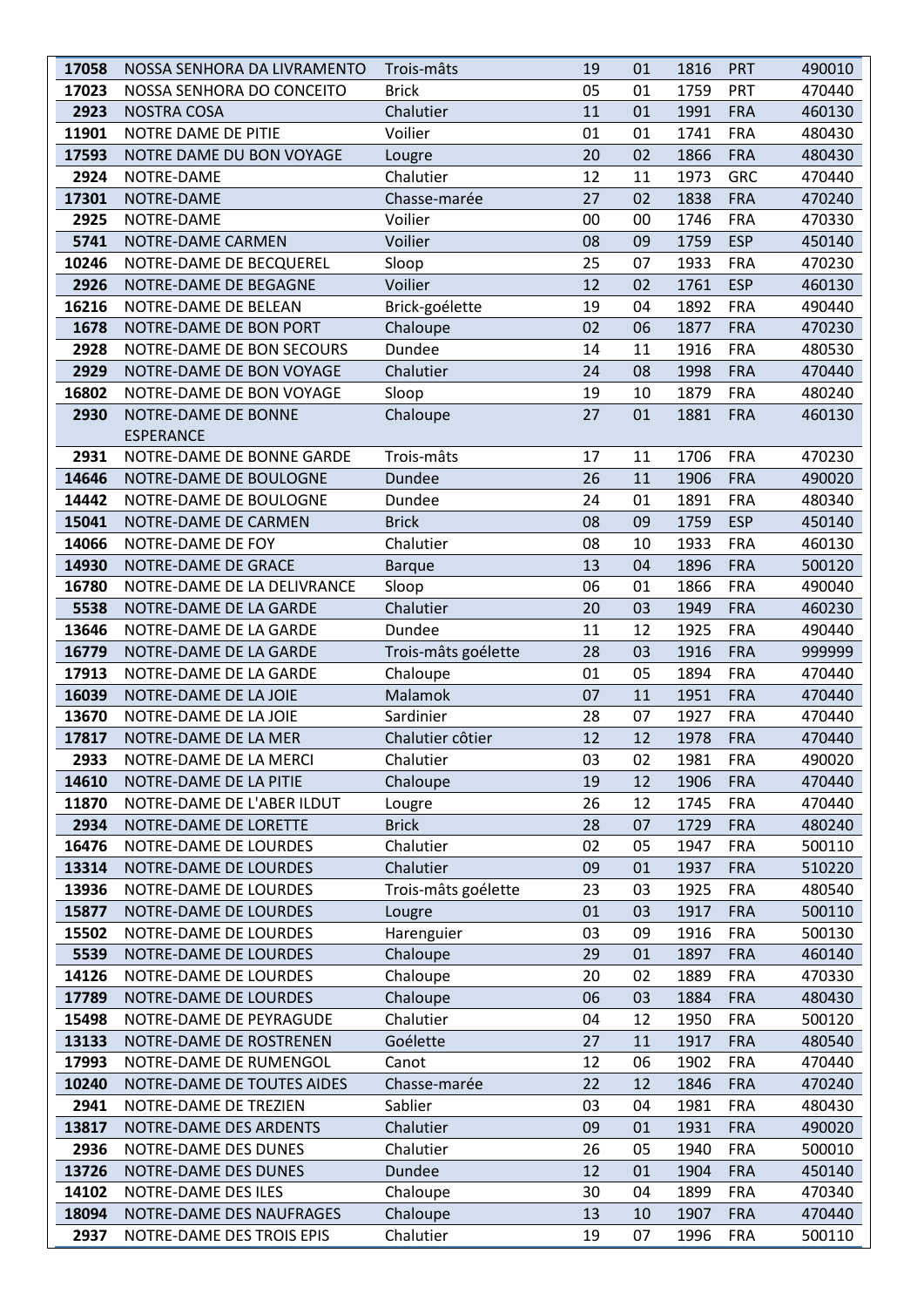| 15501 | NOTRE-DAME DES VICTOIRES   | Harenguier          | 15 | 01 | 1917 | <b>FRA</b> | 500010   |
|-------|----------------------------|---------------------|----|----|------|------------|----------|
| 17891 | NOTRE-DAME DES VICTOIRES   | Goélette            | 05 | 05 | 1891 | <b>FRA</b> | 0        |
| 2938  | NOTRE-DAME D'HOEDIC        | <b>Barque</b>       | 19 | 12 | 1477 | <b>FRA</b> | 470340   |
| 2940  | NOTRE-DAME DU BON SECOURS  | Chaloupe            | 05 | 11 | 1895 | <b>FRA</b> | 470230   |
| 2939  | NOTRE-DAME DU BON SECOURS  | Chasse-marée        | 19 | 11 | 1834 | <b>FRA</b> | $\Omega$ |
| 14117 | NOTRE-DAME DU CALME        | Chalutier           | 18 | 01 | 1967 | <b>FRA</b> | 480530   |
| 14601 | NOTRE-DAME DU FOLGOET      | Chaloupe            | 16 | 08 | 1904 | <b>FRA</b> | 480530   |
| 3046  | NOTRE-DAME DU ROSAIRE      | Chalutier           | 03 | 05 | 1969 | <b>FRA</b> | 470230   |
| 10243 | NOTRE-DAME DU ROSAIRE      | Voilier             | 02 | 01 | 1706 | <b>FRA</b> | 470230   |
| 16197 | NOTRE-DAME DU ROULE        | Chalutier           | 12 | 07 | 1950 | <b>FRA</b> | 490140   |
| 15349 | NOTRE-DAME DU SACRE-COEUR  | Crevettier          | 09 | 06 | 1960 | <b>FRA</b> | 510210   |
| 10247 | NOTRE-DAME DU SALUT        | Dundee              | 10 | 04 | 1920 | <b>FRA</b> | 470230   |
| 14057 | NOTRE-DAME D'URONEA        | Trois-mâts goélette | 08 | 05 | 1933 | <b>FRA</b> | 999999   |
| 2943  | <b>NOUNOURS III</b>        | Chalutier           | 21 | 10 | 1992 | <b>FRA</b> | 450140   |
| 14563 | <b>NOUVEAU CABOTEUR</b>    | <b>Brick</b>        | 07 | 12 | 1867 | <b>FRA</b> | 430130   |
| 14415 | NOUVEAU SAINT PIERRE       | <b>Brick</b>        | 04 | 02 | 1886 | <b>FRA</b> | 430140   |
| 17540 | <b>NOUVELLE ANNA</b>       | Lougre              | 08 | 11 | 1855 | <b>FRA</b> | 500120   |
| 14857 | <b>NOUVELLE ESPERANCE</b>  | Chasse-marée        | 28 | 10 | 1875 | <b>FRA</b> | 480430   |
| 2944  | <b>NOUVELLE ESPERANCE</b>  | Lougre              | 13 | 03 | 1859 | <b>FRA</b> | 510440   |
| 2945  | <b>NOUVELLE JUSTINE</b>    | Dogre               | 12 | 10 | 1853 | <b>FRA</b> | 470230   |
| 10208 | <b>NOUVELLE MARGUERITE</b> | Chasse-marée        | 18 | 11 | 1839 | <b>FRA</b> | 470230   |
| 17237 | NOUVELLE MARGUERITE        | Chasse-marée        | 08 | 01 | 1835 | <b>FRA</b> | 470230   |
| 10248 | <b>NOUVELLE MARIE</b>      | Sloop               | 25 | 01 | 1871 | <b>FRA</b> | 470130   |
| 2946  | <b>NOUVELLE ROSE</b>       | <b>Bisquine</b>     | 24 | 05 | 1872 | <b>FRA</b> | 460130   |
| 14250 | <b>NOUVELLE SOCIETE</b>    | Goélette            | 02 | 02 | 1873 | <b>FRA</b> | 480430   |
| 15021 | <b>NOUVELLE SOCIETE</b>    | Lougre              | 21 | 02 | 1866 | <b>FRA</b> | 490140   |
| 17584 | <b>NOUVELLE ZELIA</b>      | <b>Brick</b>        | 12 | 02 | 1864 | <b>FRA</b> | 430130   |
| 10244 | <b>NOUVELLE ZELIE</b>      | Lougre              | 24 | 06 | 1860 | <b>FRA</b> | 470230   |
| 2947  | <b>NOVIEMBRE</b>           | Cargo               | 13 | 12 | 1917 | <b>ESP</b> | 450140   |
| 12345 | <b>NOYA</b>                | Cargo               | 30 | 08 | 1917 | <b>GBR</b> | 490540   |
| 10259 | NT 23 X OEIL D'ARGUS       | Chaland             | 27 | 11 | 1942 | <b>DRE</b> | 470230   |
| 8421  | NT 28 X PLANET             | <b>Baliseur</b>     | 07 | 05 | 1944 | <b>DRE</b> | 490010   |
| 8423  | NT 32 X CASTOR             | Citernier           | 06 | 06 | 1944 | <b>DRE</b> | 490010   |
| 8845  | <b>NT III X URANUS</b>     | Patrouilleur        | 30 | 07 | 1942 | <b>DRE</b> | 480440   |
| 2948  | <b>NUEVA MONTANA</b>       | Cargo               | 28 | 01 | 1917 | <b>ESP</b> | 470540   |
| 2949  | NUEVO CRISTO DEL SOCORRO   | Chalutier           | 01 | 05 | 1988 | <b>ESP</b> | 460440   |
| 2950  | <b>NUGGET</b>              | Caboteur            | 31 | 07 | 1915 | <b>GBR</b> | 490730   |
| 12461 | <b>NUGGET</b>              | Goélette            | 19 | 11 | 1891 | <b>GBR</b> | 500140   |
| 16738 | <b>NUMITOR</b>             | Chalutier           | 20 | 04 | 1918 | <b>HMS</b> | 999999   |
| 15245 | NUNGESSER ET COLI          | Chalutier           | 27 | 03 | 1942 | <b>FRA</b> | 460440   |
| 11155 | <b>NUNIMA</b>              | Cargo               | 04 | 01 | 1918 | <b>GBR</b> | 500120   |
| 11013 | <b>NUPHAR</b>              | Cargo               | 12 | 12 | 1878 | <b>GBR</b> | 490010   |
| 11922 | <b>NURGIS</b>              | Caboteur            | 08 | 03 | 1941 | <b>NOR</b> | 490540   |
| 11156 | <b>NURNBERG</b>            | Croiseur            | 07 | 07 | 1922 | <b>MDE</b> | 500130   |
| 10252 | <b>NUTFIELD</b>            | Cargo               | 12 | 12 | 1904 | <b>GBR</b> | 0        |
| 9002  | NYASALAND                  | Caboteur            | 08 | 04 | 1918 | <b>NOR</b> | 500230   |
| 12326 | <b>NYASSA</b>              | Cargo               | 24 | 11 | 1917 | <b>GBR</b> | 490540   |
| 2951  | <b>NYDAL</b>               | Cargo               | 05 | 05 | 1917 | <b>NOR</b> | 450240   |
| 2952  | <b>NYLAND</b>              | Charbonnier         | 23 | 02 | 1917 | <b>NOR</b> | 470340   |
| 11014 | <b>NYMPHAEA</b>            | Cargo               | 04 | 01 | 1881 | <b>GBR</b> | 510120   |
| 15832 | <b>NYMPHE</b>              | Chatte              | 03 | 10 | 1856 | <b>FRA</b> | 450030   |
| 2953  | <b>NYMPHE</b>              | Frégate             | 30 | 12 | 1793 | <b>FRA</b> | 460240   |
| 2954  | <b>NYMPHE</b>              | <b>Brick</b>        | 16 | 11 | 1747 | <b>FRA</b> | 480340   |
| 2955  | NYMPHE D'OR                | Chalutier           | 19 | 05 | 1999 | <b>FRA</b> | 490020   |
| 11977 | <b>NYMS 382</b>            | Mouilleur de mines  | 05 | 05 | 1945 | <b>NOR</b> | 500330   |
|       |                            |                     |    |    |      |            |          |